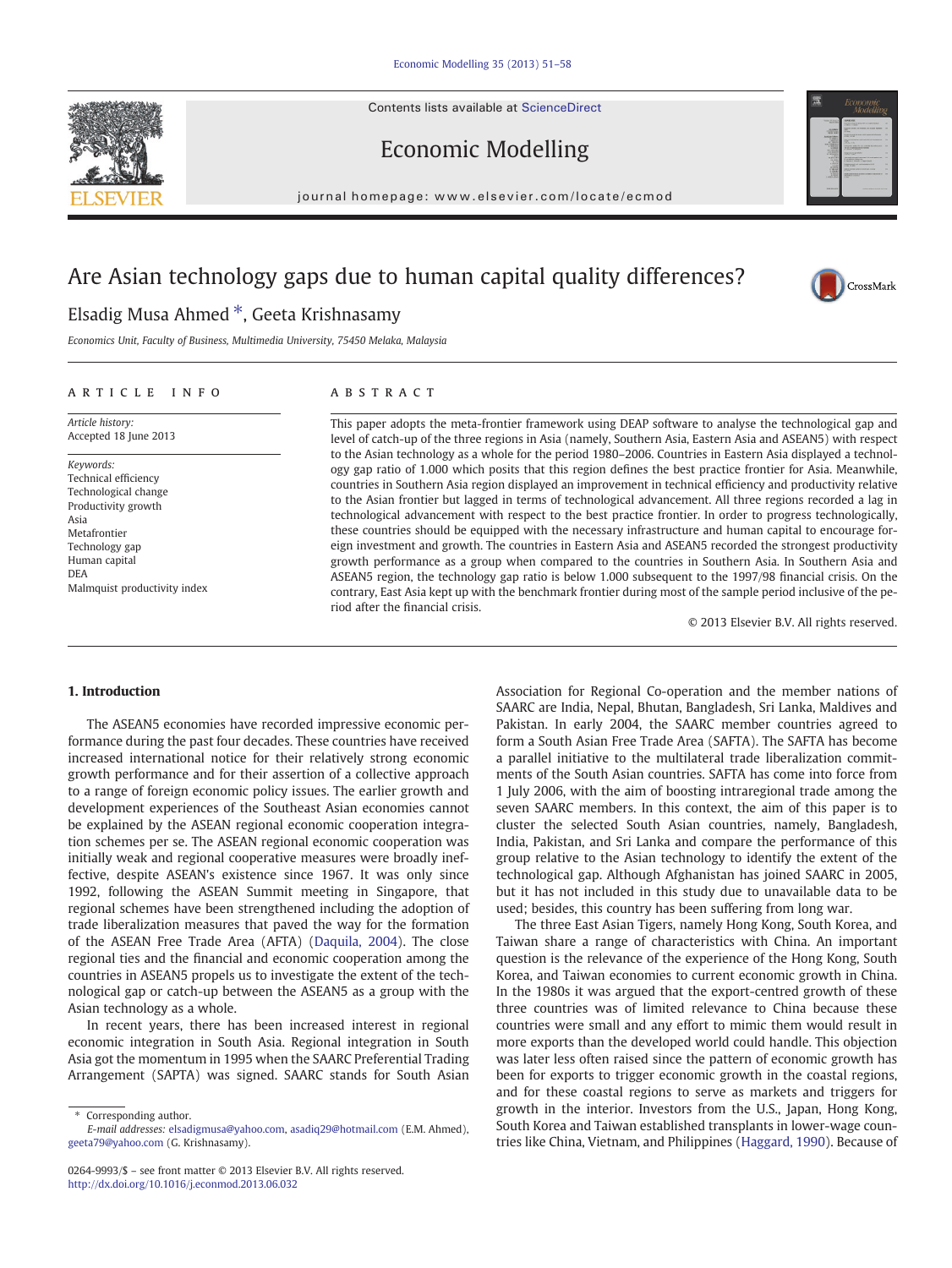their geographical proximity, China is grouped with the three East Asian Tigers to evaluate the extent of their catch-up or lagging with respect to the Asian technology as a whole.

All previous studies derived their decompositions under the assumption that all the countries in Asia operated under a common technology. This paper extends previous study by considering groups of countries in Asia which operate under different technologies thus relaxing the common technology assumption, as well as explicitly accounting for temporal effects, which measures productivity and efficiency changes over the period 1980–2006.

In most empirical applications of the metafrontier, grouping of countries is implicit in the problem under consideration. There are no a priori theoretical prescriptions on how countries should be allocated to regions or groups when estimating frontiers. The groupings of countries must largely depend upon the purpose of the empirical analysis being conducted. [O'Donnell et al. \(2005\)](#page--1-0) grouped countries by geographical regions, while [Iyer et al. \(2006\)](#page--1-0) grouped countries by income levels.

The disadvantage of income based groupings is that the income level changes over time and by leaving the grouping fixed overtime might bias the shape of the group frontiers and this influence the computed productivity measures. Therefore, in this present study, we have grouped the countries according to geographical regions to analyse the technological gap between each of the regional frontiers within Asia relative to the Asian frontier as a whole. We assume that countries that are in the same region share the same technology.

#### 1.1. Literature review

In recent years, frontier methods have been used in assessing and comparing the performance of different regions and countries. The two principal methods widely used to estimate frontiers are the non-parametric data envelopment analysis (DEA) and parametric stochastic frontier analysis (SFA). The origins of DEA date back to the seminal paper by [Farrell \(1957\),](#page--1-0) but its current popularity is largely due to the influential work by [Charnes et al. \(1978\)](#page--1-0). The late seventies also saw the birth of SFA in the works of [Aigner et al. \(1977\)](#page--1-0) and [Meeusen and van den Broeck \(1977\)](#page--1-0), among others. Today, the literature of DEA and SFA is voluminous and growing rapidly (see e.g. recent surveys by [Cherchye and Post, 2003; Murillo-Zamorano, 2004;](#page--1-0) [Worthington, 2001, 2004](#page--1-0)).

SFA builds upon the classic econometric regression approaches to production function estimation, which relies heavily on the ex-ante specification of the functional form. The main attention has been in the decomposition of the residual into a non-negative inefficiency term and an idiosyncratic error. [Battese and Rao \(2002\)](#page--1-0) and [Battese](#page--1-0) [et al. \(2004\)](#page--1-0) provide frameworks for comparisons when efficiency is measured using stochastic frontier models.

By contrast, DEA has focused on the nonparametric treatment of the frontier, which does not assume a particular functional form but relies on the general regularity properties such as monotonicity, convexity, and homogeneity. Furthermore, DEA attributes all deviations from the frontier to inefficiency, completely ignoring any stochastic noise in the data. In summary, it is generally accepted that the virtues of SFA lie in the stochastic, probabilistic treatment of inefficiency and noise, while the virtues of DEA lie in its general nonparametric frontier (see e.g. [Bauer, 1990; Seiford and Thrall, 1990\)](#page--1-0).

DEA has been widely used in benchmarking studies over the last two decades. [Charnes et al. \(1989\)](#page--1-0) studied the economic performance of China's 28 cities in 1983 and 1984. In a similar study, [Chang et al.](#page--1-0) [\(1995\)](#page--1-0) used DEA and the Malmquist productivity index approach to study the economic performance of 23 regions in Taiwan from 1983 to 1990. [Tong \(1996, 1997\)](#page--1-0) applied DEA to investigate the changes in production efficiency of 29 Chinese provinces meanwhile [Bernard](#page--1-0) [and Cantner \(1997\)](#page--1-0) calculated the efficiency of 21 French provinces from 1978 to 1989. In a recent study, [Maudos et al. \(2000\)](#page--1-0) analysed the relationship between efficiency and production structure in Spain from 1964 to 1993.

Moreover, countries in different regions face different production opportunities. Technically, they make choices from different sets of feasible input–output combinations. These so-called technology sets differ because of differences in available stocks of physical, human and financial capital (e.g., type of machinery, size and quality of the labour force, access to foreign exchange), economic infrastructure (e.g., number of ports, access to markets), resource endowments (e.g., quality of soils, climate, energy resources) and any other characteristics of the physical, social and economic environment in which production takes place. Due to such differences, it is imperative to estimate separate production frontiers for different groups of countries. Separate frontiers have been estimated for universities in Canada ([McMillan and Chan, 2004\)](#page--1-0), Australia ([Worthington and Lee, 2005\)](#page--1-0) and the United Kingdom [\(Glass et al., 1995](#page--1-0)), and for bank branches in South Africa ([O'Donnell](#page--1-0) [and van der Westhuizen, 2002\)](#page--1-0) and Spain ([Lovell and Pastor, 1997\)](#page--1-0).

There is often considerable interest in measuring the performance of countries across geographical boundaries. The caveat is that such comparisons are only meaningful in the limiting special case where frontiers for different countries are identical. As a general rule, efficiency levels measured relative to one frontier (e.g., the Malaysian frontier) cannot be compared with efficiency levels measured relative to another frontier (the Taiwanese frontier). Therefore, the results from cross-country studies of productivity growth are not strictly comparable as each country is benchmarked against the frontier for that region as a whole. If the frontiers of the two regions or two countries are identical or very similar, then there is no real problem. In practice, however, it is rare that the frontiers estimated for two different regions or countries are likely to be similar enough to facilitate the use of a single frontier. In empirical work, one tends to reject the null hypothesis of constancy of the production frontier across different regions. Therefore, it is in these instances that it is imperative to construct metafrontiers for comparison of performance of different countries.

The main objective of this study is to empirically measure the level of catch-up in productivity growth achieved by different groups of countries in Asia over the period of 1980–2006. This paper provides the metafrontier framework to measure and compare the productivity growth performance of countries under different technologies in Asia. This study uses metafrontier approach to investigate the technology gap and catch-up in productivity in group of Asian countries. There is no study, to the best of our knowledge, commissioned to investigate the technological gap and catch-up in productivity in Asia as different groups of countries. However, [Han et al. \(2002\)](#page--1-0) in their paper use a varying coefficients frontier function model to examine the sources of growth between 1987and 1993 in 20 manufacturing sectors of four East Asian economies. In addition, this study extends the period of study until year 2006 as compared to the previous studies, thus taking into effect the latest technological change and how it affects the countries' performance in Asia. Furthermore, analyses of technical efficiency of countries within the same regional level are important and challenging. From a policy point of view, it is of interest to distinguish the regional differences in mean efficiency levels and to determine whether the regions share some common characteristics.

The rest of the paper is organized as follows: Section 2 details the definitions of group and meta-frontiers as well as technology gap ratios (TGRs) and presents the empirical model to be used in this study. [Section 3](#page--1-0) describes the data and [Section 4](#page--1-0) presents results. Finally, policy implications and the conclusion of this study are detailed in [Section 5](#page--1-0).

#### 2. Basic concepts and theoretical framework

This section discusses the basic concepts used in meta-frontier analysis and the breakdowns of the Malmquist productivity index.